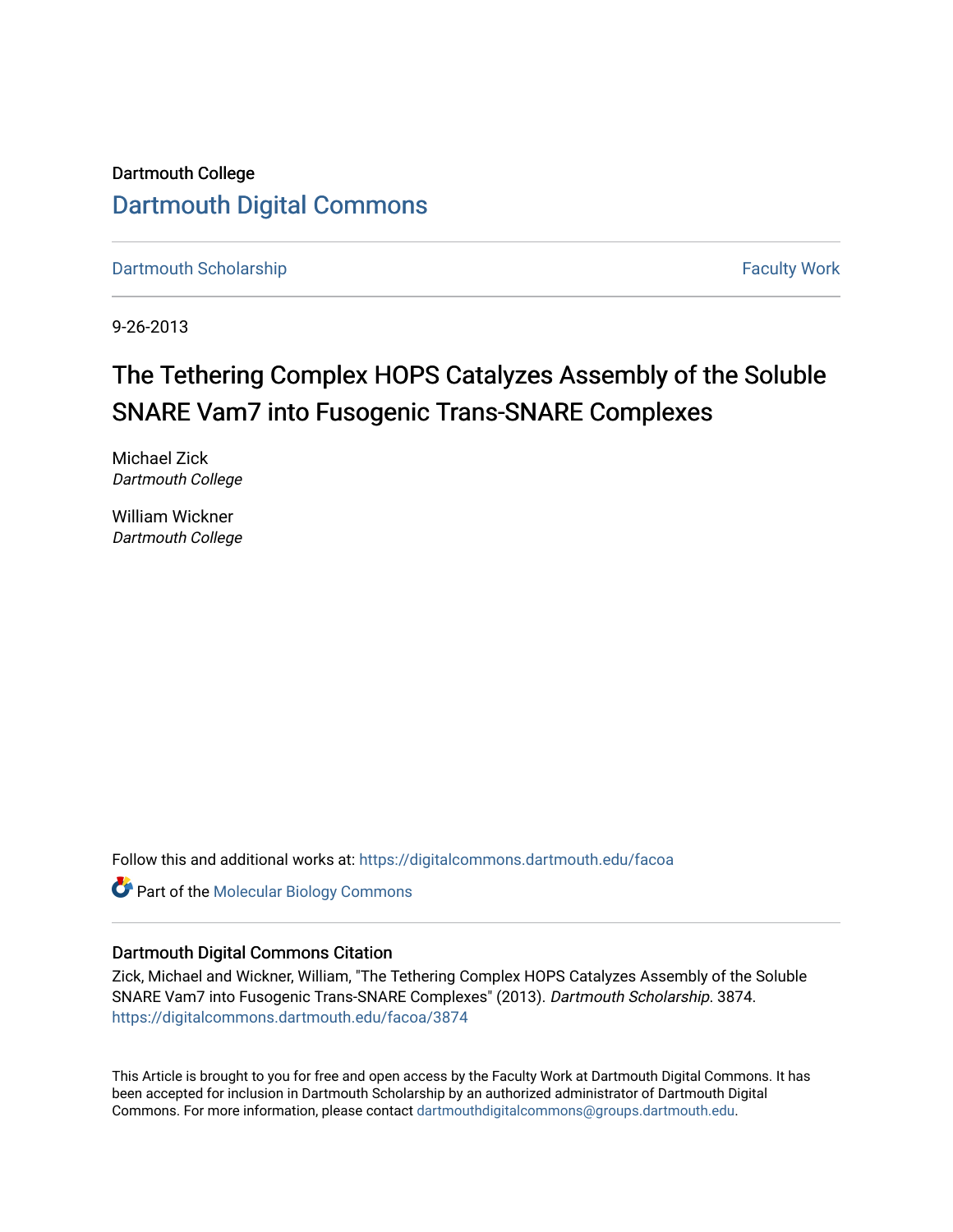## The tethering complex HOPS catalyzes assembly of the soluble SNARE Vam7 into fusogenic *trans*-SNARE complexes

Michael Zick and William Wickner

Department of Biochemistry, Geisel School of Medicine at Dartmouth, Hanover, NH 03755-3844

ABSTRACT The fusion of yeast vacuolar membranes depends on the disassembly of *cis*–soluble *N*-ethylmaleimide–sensitive factor attachment protein receptor (SNARE) complexes and the subsequent reassembly of new SNARE complexes in *trans*. The disassembly of *cis*-SNARE complexes by Sec17/Sec18p releases the soluble SNARE Vam7p from vacuolar membranes. Consequently, Vam7p needs to be recruited to the membrane at future sites of fusion to allow the formation of *trans*-SNARE complexes. The multisubunit tethering homotypic fusion and vacuole protein sorting (HOPS) complex, which is essential for the fusion of vacuolar membranes, was previously shown to have direct affinity for Vam7p. The functional significance of this interaction, however, has been unclear. Using a fully reconstituted in vitro fusion reaction, we now show that HOPS facilitates membrane fusion by recruiting Vam7p for fusion. In the presence of HOPS, unlike with other tethering agents, very low levels of added Vam7p suffice to induce vigorous fusion. This is a specific recruitment of Vam7p rather than an indirect stimulation of SNARE complex formation through tethering, as HOPS does not facilitate fusion with a low amount of a soluble form of another vacuolar SNARE, Vti1p. Our findings establish yet another function among the multiple tasks that HOPS performs to catalyze the fusion of yeast vacuoles.

#### Monitoring Editor Thomas F. J. Martin University of Wisconsin

Received: Jul 26, 2013 Revised: Sep 16, 2013 Accepted: Sep 26, 2013

#### **INTRODUCTION**

The compartmentation of eukaryotic cells through their endomembrane system ensures a spatial separation of cellular functions that prevents undesired interference between different metabolic pathways. Dynamic remodeling of those membranes through fusion and fission events allows a regulated transport of proteins, lipids, and solutes between organelles. Transport vesicles bearing selected cargo tether to their target membrane and then dock stably and fuse.

To understand the mechanisms that govern such membrane fusion events, we study the homotypic fusion of yeast vacuoles

Address correspondence to: Michael Zick (michael.zick@dartmouth.com), William Wickner (william.t.wickner@dartmouth.edu).

"ASCB®," "The American Society for Cell Biology®," and "Molecular Biology of the Cell®" are registered trademarks of The American Society of Cell Biology.

(reviewed in Wickner, 2010). A quantitative assay of the fusion of isolated vacuoles (Haas *et al.*, 1994) has led to a basic understanding of the processes that precede the fusion of vacuolar membranes. Multiple proteins participate in these steps. Four vacuolar soluble *N*-ethylmaleimide–sensitive factor attachment protein receptor (SNARE) proteins, Vam3p, Vti1p, Vam7p, and Nyv1p, play a central role. They form a membrane-anchored four-helical bundle, initially in *cis* (bound to one membrane). This complex becomes disassembled by Sec17p/Sec18p, an ATP-dependent chaperone system, in the early step of priming. On disassembly, Vam7p—a peripheral membrane protein—is released into the cytosol (Boeddinghaus *et al.*, 2002). Pairs of vacuoles are tethered by the homotypic fusion and vacuole protein sorting (HOPS) complex. The four SNAREs need to form a new complex in *trans* (i.e., anchored to two apposed membranes) in order to dock stably and proceed to fusion. A central question for our mechanistic understanding of membrane fusion is whether the assembly of *trans* 4-SNARE complexes occurs spontaneously at a meaningful rate or needs to be catalyzed by other proteins.

The heterohexameric tethering complex HOPS is a candidate for performing this catalysis. HOPS is an effector of the vacuolar Rab Ypt7p (Seals *et al.*, 2000; Stroupe *et al.*, 2006; Wickner, 2010),

This article was published online ahead of print in MBoC in Press (http://www .molbiolcell.org/cgi/doi/10.1091/mbc.E13-07-0419) on October 2, 2013.

Abbreviations used: FRET, fluorescence resonance energy transfer; HOPS, homotypic fusion and vacuole protein sorting complex; PEG, polyethylene glycol; PhycoE, R-phycoerythrin; RPL, reconstituted proteoliposome; SNARE, soluble *N*ethylmaleimide–sensitive factor attachment protein receptor.

<sup>© 2013</sup> Zick and Wickner. This article is distributed by The American Society for Cell Biology under license from the author(s). Two months after publication it is available to the public under an Attribution–Noncommercial–Share Alike 3.0 Unported Creative Commons License (http://creativecommons.org/licenses/by-nc-sa/3.0).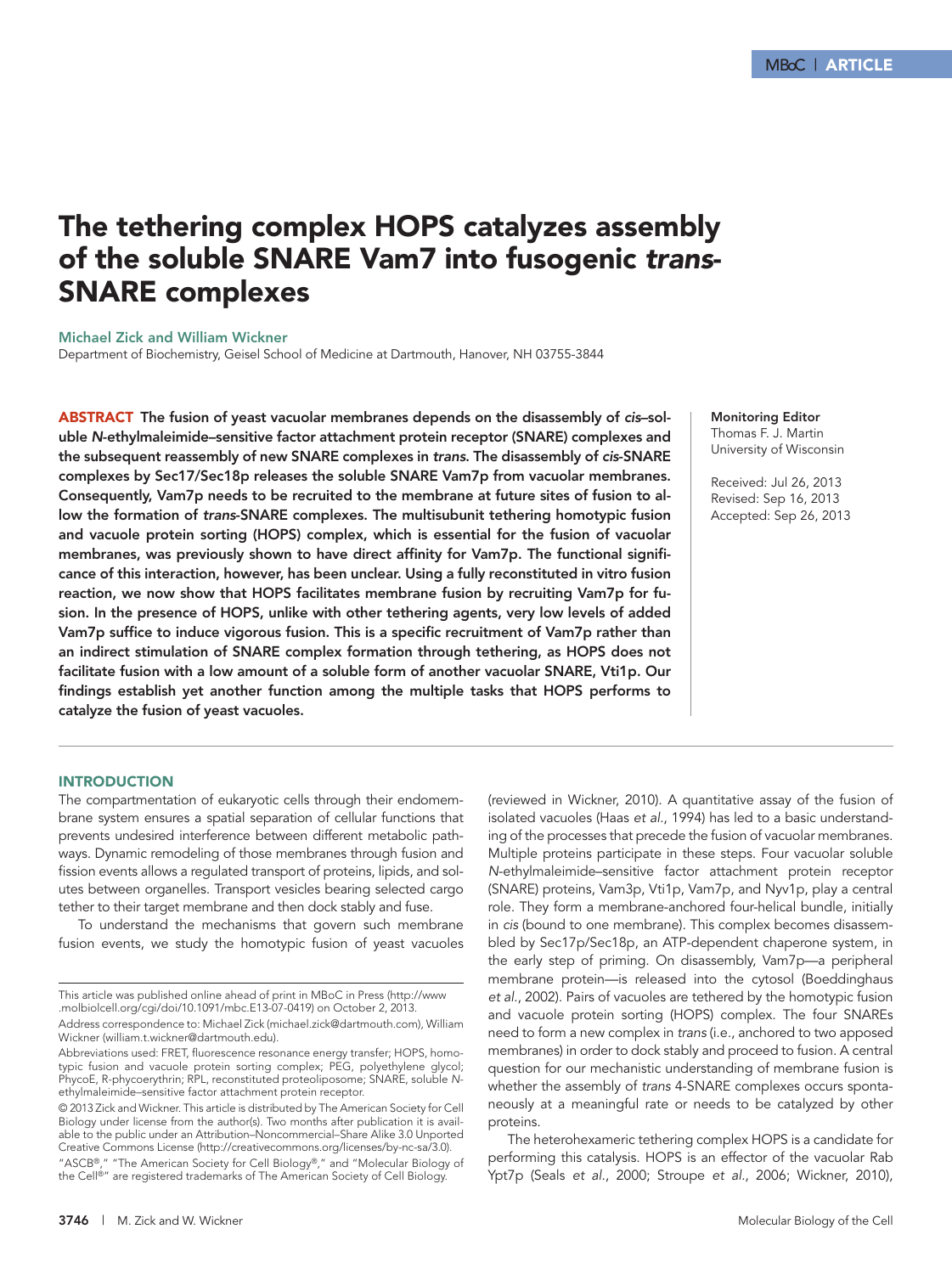

FIGURE 1: Tethering by either HOPS or PEG facilitates fusion in 3Q-1R reactions. 3Q-RPLs (Vam3, Vti1, and Vam7, which assembled into 3Q-SNARE complexes during the dialysis step of proteoliposome formation; Fukuda *et al.*, 2000) and 1R-RPLs (Nvy1) were assayed for content mixing with increasing concentrations of either HOPS (A) or polyethylene glycol (B). Percentages of content mixing after 5 min. Data are the means of three independent experiments. In this and subsequent figures, error bars represent SDs.

associates with SNARE complexes on vacuoles (Collins *et al.*, 2005), and has direct affinity for the PX domain of the SNARE Vam7p (Haas *et al.*, 1994; Stroupe *et al.*, 2006). Two of the HOPS subunits, Vps39p and Vps41p, have affinity for Ypt7p (Ostrowicz *et al.*, 2010; Bröcker *et al.*, 2012), providing a mechanistic rationale for the capacity of HOPS to dramatically cluster reconstituted proteoliposomes (RPLs) bearing only the purified Ypt7p protein (Hickey *et al.*, 2009). HOPS may fulfill additional functions, such as proofreading the composition of *trans*-SNARE complexes (Starai *et al.*, 2008) and protecting them from disassembly by Sec17p and Sec18p (Hickey and Wickner, 2010; Xu *et al.*, 2010). Nevertheless, it has been unclear whether HOPS participates in the formation of *trans*-SNARE complexes by means other than tethering membranes. We now report an additional function of the HOPS complex, the catalysis of Vam7p participation in fusion.

#### RESULTS

Proteoliposomes were prepared bearing the three vacuolar Q-SNAREs (Vam3p, Vti1p, and Vam7p), which had preassembled into a 3Q-SNARE complex (Fukuda *et al.*, 2000) during the lengthy dialysis used in proteoliposome preparation. The proteoliposomes can fuse with those bearing the R-SNARE Nyv1p when tethering is

supported by either HOPS (Figure 1A) or polyethylene glycol (PEG; Figure 1B). All proteoliposomes used in this study bore Ypt7p to enable high-affinity HOPS binding. Fusion is rigorously defined as the mixing of lumenal contents that are continuously shielded by intact membranes from the surrounding aqueous environment (Zucchi and Zick, 2011). Proteoliposomes are prepared by dialysis of detergent mixed micellar solutions of vacuolar-composition lipids, the vacuolar Rab Ypt7p, and the vacuolar SNAREs. To allow content mixing to be assayed, either Cy5-labeled streptavidin or biotinylated R-phycoerythrin (PhycoE) is added to the detergent micellar solutions, causing a small portion of either to become entrapped in the proteoliposomal lumen. After flotation of proteoliposomes, they are mixed with an excess of nonfluorescent streptavidin before coincubation. Fusion is measured as the mixing of their lumenally entrapped proteins, which bind to each other with high affinity and then exhibit fluorescence resonance energy transfer (FRET). Each population of proteoliposomes also bears a fluorescent lipid, which also exhibit FRET upon lipid mixing. The availability of alternative tethering agents, such as PEG, allowed us to ask whether HOPS is required beyond tethering when SNAREs have not been fully preassembled during the lengthy dialysis that is required for proteoliposome formation. When 2Q-SNARE (Vam3p and Vti1p) RPLs are incubated with 1R-SNARE (Nyv1p) RPLs, Vam7p addition is strictly required for either fusion (Figure 2A) or for the formation of SNARE complexes, which include Nyv1p and Vam3p, as assayed by coimmunoprecipitation of Vam3p and the associated Nyv1p (Figure 2B). Some fusion can be seen without added tethering agent, but only at very high levels (>2 μM) of added Vam7p (Figure 2A, black bars). At such high concentrations, added Vam7 or its PX domain alone can suffice to promote the fusion of 3Q- and 1R-SNARE proteoliposomes (Supplemental Figure S1), in accord with earlier studies (Xu and Wickner, 2012). Although reactions with 2Q- and 1R-RPLs need less Vam7p for fusion in the presence of 2% PEG than reactions without tethering agent (compare black and gray bars in Figure 2A, e.g., 0.25 vs. 4 μM), HOPS dramatically lowers the concentration of Vam7p needed for fusion to the low nanomolar range (Figure 2A, white bars). Given that 2% PEG promotes the fusion of 3Q- to 1R-RPLs better than 100 nM HOPS (Figure 1) and thus can be presumed to have greater tethering activity at these concentrations, the greater potency of 100 nM HOPS in promoting the fusion of 2Q- and 1R-RPLs at low Vam7p levels (Figure 2A) suggests that HOPS may act beyond tethering to catalyze the association of Vam7p with the other SNAREs. This is supported by a direct assay of the Vam7p dependence of the association of Vam3p and Nyv1p in *trans* in these reactions (Figure 2B). At low levels of Vam7p (<0.25 μM), such *trans* association is only seen in the presence of HOPS, whereas at higher levels of Vam7p it can also be seen for reactions containing PEG, paralleling the observations made in fusion assays (Figure 2, compare A and B). The well-characterized affinity of Vam7p PX domain for phosphatidylinositol 3-phosphate (PI(3)P; Cheever *et al.*, 2001) still makes an important contribution under these fusion conditions, as Vam7p bearing the Y42A mutation, which specifically ablates its affinity for PI(3)P (Cheever *et al.*, 2001), is needed at substantially higher levels for fusion (Figure 3).

Although these data show that HOPS can function beyond tethering to catalyze SNARE complex assembly, it was unclear whether this was specific for Vam7p as the unpaired SNARE. To seek fusion conditions in which SNAREs would initially be entirely unpaired, we prepared proteoliposomes that each bore only one of the membrane-bound SNAREs. These were assayed in pairs with the two complementary SNAREs added as soluble forms without their membrane anchors (Figure 4). Only one such combination gave fusion. In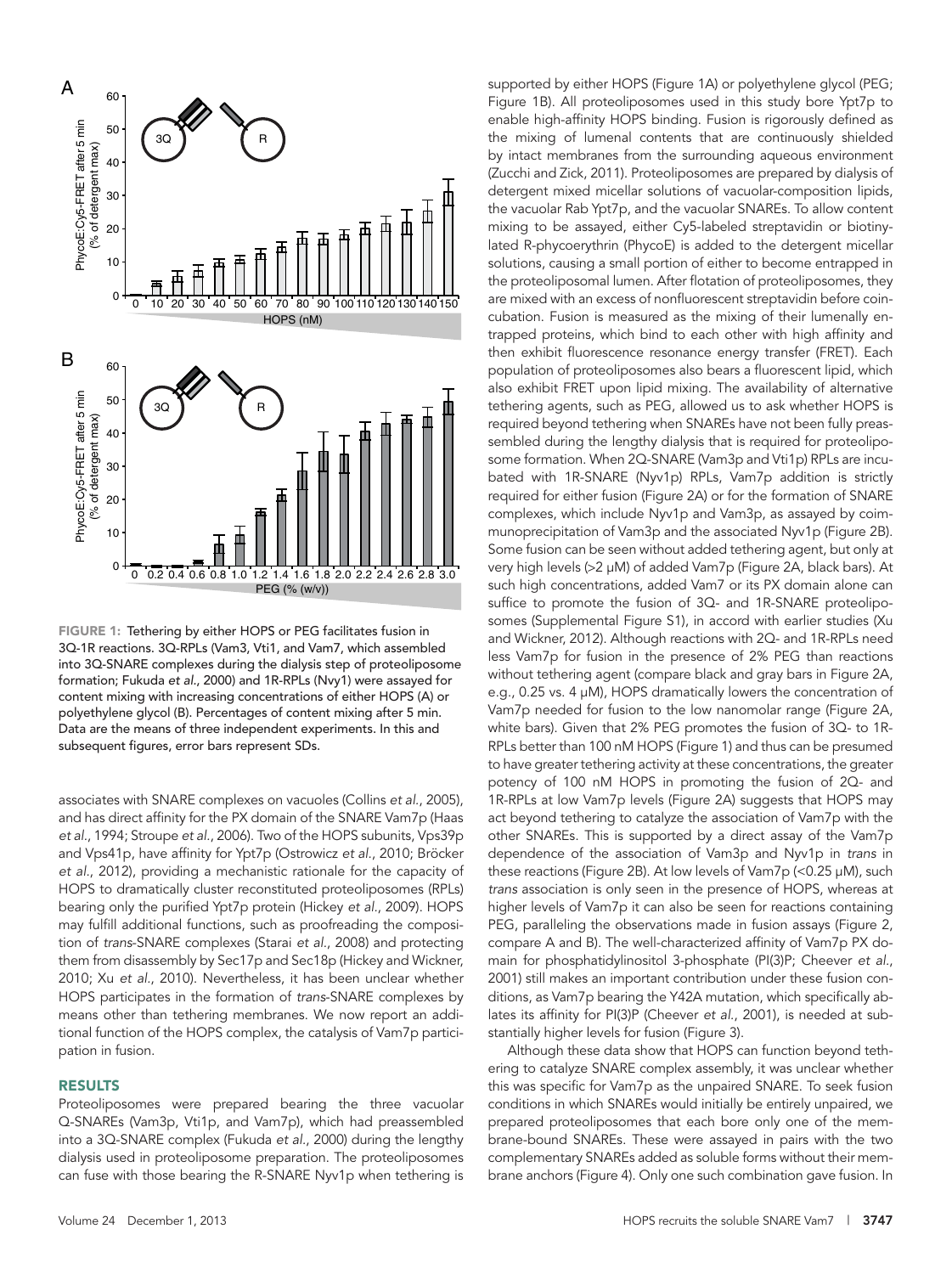

FIGURE 2: Only HOPS facilitates fusion in 2Q-1R reactions at low levels of Vam7. (A) Contentmixing reactions of 2Q-RPLs (Vam3, Vti1) and 1R-RPLs (Nvy1) with increasing concentrations of Vam7 in the presence of either 2% (wt/vol) PEG or 100 nM HOPS. Percentages of content mixing after 10 min. (B) Western blot showing the amount of Nyv1 that coimmunoprecipitates with Vam3 (see *Materials and Methods* for details) after 10 min in reaction conditions as in A. P, H, incubations containing PEG [2% (wt/vol)] or HOPS (100 nM), respectively. Data are the means

this combination, proteoliposomes bore Ypt7p and either Vam3p or Nyv1p, with HOPS, Vam7p, and soluble-Vti1p (sVti1p) lacking the normal apolar membrane anchor added to initiate fusion. Fusion depended on the concentration of the two soluble SNAREs, with HOPS supporting more fusion at intermediate soluble SNARE levels than PEG (Figure 5A). To determine whether HOPS simply catalyzes the assembly of any combination of separate SNAREs or exhibits a specificity for the Qc SNARE Vam7p, we performed fusion assays with 100 nM HOPS or 2% PEG and with varied Vam7p concentrations in the presence of a constant, high level of sVti1p (Figure 5B) or with varied sVti1p in the presence of a constant, high level of Vam7p (Figure 5C). Whereas both PEG- and HOPS-supported fusion diminished in parallel at lower concentrations of sVti1p (Figure 5C), only HOPS supported fusion at low levels of Vam7p (Figure 5B).



FIGURE 3: Vam7p recognition of PI(3)P promotes tethering-dependent 2Q-1R fusion reactions. Content-mixing reactions of 2Q-RPLs (Vam3, Vti1) and 1R-RPLs (Nvy1) with increasing concentration of mutant Vam7 (Y42A) in the presence of either control buffer (-o-), 2% (wt/vol) PEG, or 100 nM HOPS. Percentages of content mixing after 10 min. Data are the means of three

When the 3 Q-SNAREs were fully preassembled into a 3Q-SNARE complex (Fukuda *et al.*, 2000) during the lengthy dialysis of proteoliposome preparation, 2% PEG was as or more capable than 100 nM HOPS of supporting fusion (Figure 1). Thus HOPS catalysis (Figure 5) enables low levels of Vam7p (but not sVti1p) to function in fusion.

Whereas PEG promotes liposome tethering, it also can precipitate proteins (Ingham, 1990) and is capable of triggering fusion even in the absence of proteins (Lentz, 2007). We therefore sought to confirm our findings with an independent tethering system. Proteoliposomes were prepared with Ypt7p and a biotinylated lipid, as well as with Nyv1p, the three vacuolar Q-SNAREs, two Q-SNAREs (Vti1p and Vam3p), or one Q-SNARE (Vam3p). Because the content mixing assay used throughout this study is also based on the tight interaction of biotin and streptavidin, it is incompatible with tethering via streptavidin and biotinylated lipid. Therefore lipid mixing was used as readout of fusion for the experiments with this alternative tethering system. Comparable rates of fusion of the 3Q- and 1R-RPLs were supported by either HOPS or added streptavidin but not by streptavidin

that had been presaturated with free biotin (Figure 6A). When fusion incubations did not have fully preassembled 3Q-SNARE subcomplexes (Figures 6, B–D), fusion in the absence of HOPS was seen only at the very high Vam7p concentrations (e.g., 4 μM) characteristic of tethering-agent-independent fusion (compare Figure 2A, black bars), as confirmed by the equivalence of the fusion signals seen with streptavidin or biotin-saturated streptavidin (Figure 6, B–D, gray and black bars, respectively). HOPS-mediated fusion of either 2Q-RPLs (with added Vam7p) or 1Q (Vam3p)-RPLs (with added Vam7p and sVti1p) with 1R-RPLs was supported at equivalent levels over a broad range of added Vam7p (Figure 6, B and C), whereas the rate of fusion of 1Q- and 1R-RPLs declined steadily as the sVti1p level declined below 1 μM (Figure 6D). Thus the inability of tethering systems other than HOPS to support fusion at low con-

> centrations of free Vam7p cannot be ascribed to a peculiar property of one or another tethering system; instead, HOPS is specifically able to catalyze the PI(3)P-facilitated entry of low concentrations of Vam7p into fusion-competent SNARE complexes.

#### **DISCUSSION**

Although *trans*-SNARE complexes can form spontaneously, there are several indicators that catalysis of SNARE assembly may provide physiological speed and specificity. First, in model reconstitutions in which proteoliposomes are formed during prolonged dialysis, SNARE proteins can assemble into complementary *cis*-SNARE subcomplexes, although the uncatalyzed assembly of such SNARE complexes proceeds rather slowly (Hickey and Wickner,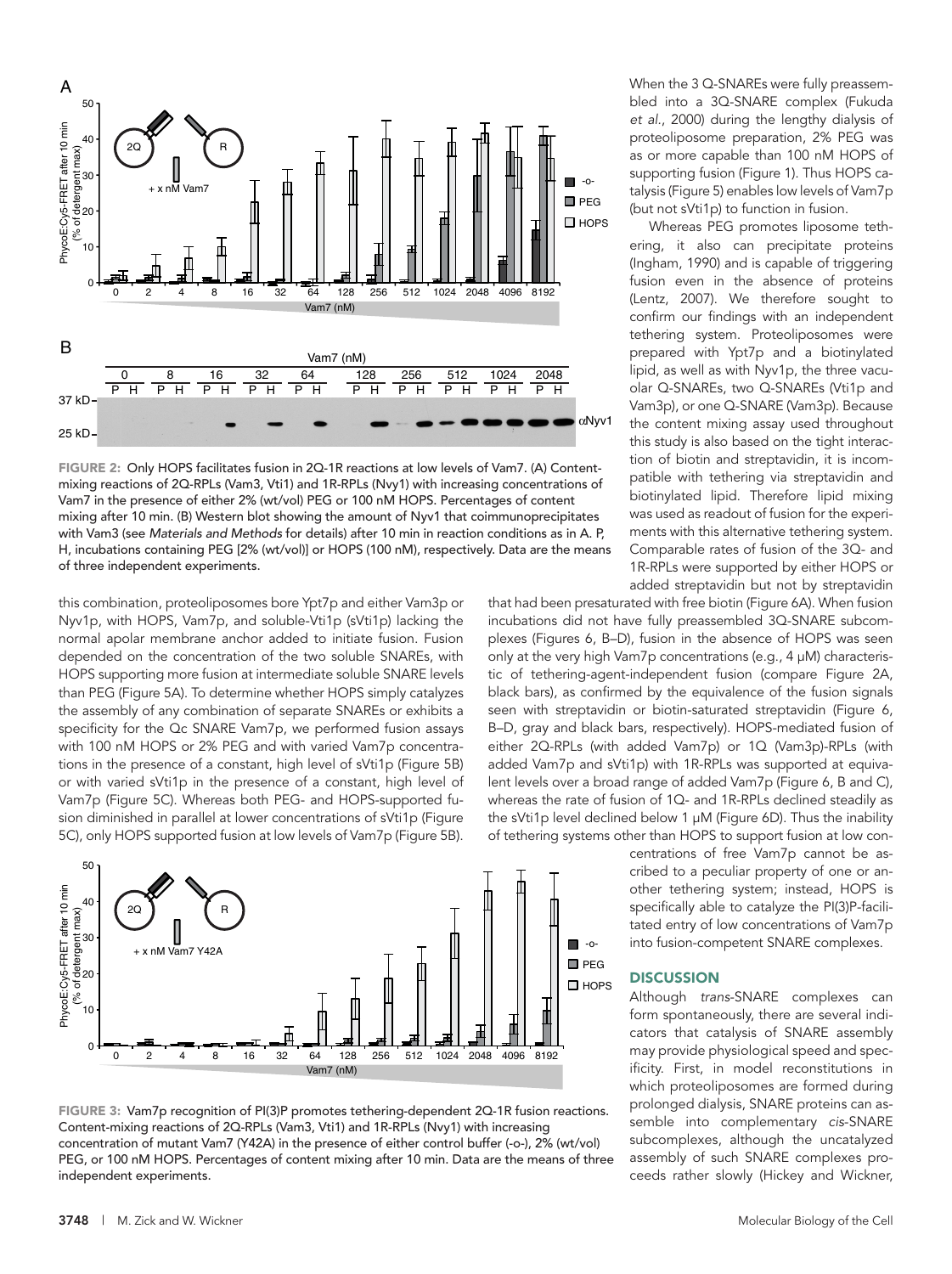

FIGURE 4: The Qb SNARE Vti1 can support fusion without its transmembrane domain. Lipid-mixing reactions of pairs of donor and acceptor proteoliposomes, each bearing one membrane-anchored SNARE (Qa, Vam3; Qb, Vti1; R, Nyv1), in the presence of Vam7 (Qc) and soluble versions of SNAREs without their transmembrane domains as indicated (4 μM each). All reactions contained 100 nM HOPS. Percentages of lipid mixing after 30 min as mean of three independent experiments.

2010). Once preassembled, vacuolar 3Q-SNARE RPLs can rapidly fuse with 1R-RPLs as long as some means of tethering is provided (Figures 1 and 6A). Previous results (Fukuda *et al.*, 2000; Mima *et al.*, 2008; Izawa *et al.*, 2012) suggested that proteoliposomes with vacuolar SNAREs alone could readily fuse (as measured by fluorescent lipid dequenching) in such a 3Q-1R setup without tethering agents. Our recent data (unpublished), however, reveal that the observed lipid dequenching does not necessarily reflect fusion activity. As measured by protected lumenal compartment mixing, tethering is an essential prerequisite for fusion and can be achieved by the physiological combination of Ypt7p and HOPS (Figure 1A), the addition of PEG (Figure 1B), biotinylated lipid and streptavidin (Figure 6A), or even by Vam7p or its PX domain alone at unphysiologically high concentrations (Supplemental Figure S1) as previously indicated (Xu and Wickner, 2012). Yet when vacuolar 2Q-SNARE RPLs are mixed with R-SNARE RPLs and physiological concentrations of Vam7p are added along with a synthetic tethering agent, fusion is extremely slow (Figures 3 and 6B). Second, Sec18p (NSF) and Sec17p (α-SNAP) are constantly present and can disassemble functional SNARE complexes, blocking fusion (Mima *et al.*, 2008). HOPS, but not synthetic tethering agents, can provide relief from inhibition by these SNARE-disassembly chaperones (Hickey and Wickner, 2010; Xu *et al.*, 2010). A third reason for SNARE assembly catalysis is that spontaneous SNARE complex assembly can be promiscuous, creating nonfusogenic complexes of the wrong SNAREs (Fasshauer *et al.*, 1999; Yang *et al.*, 1999). Because rapid and efficient fusion can be reconstituted with only the four vacuolar SNAREs, the Rab GTPase Ypt7p, HOPS, Sec17p, and Sec18p (Stroupe *et al.*, 2009), the search for SNARE complex assembly catalysts is narrowed to a few candidate proteins. Our present studies show that HOPS catalyzes the entry of Vam7p into fusogenic SNARE complexes.

HOPS acts at each stage of docking and fusion, fulfilling several distinct functions. HOPS and the Rab Ypt7p are necessary for tethering (Mayer and Wickner, 1997; Stroupe *et al.*, 2006; Hickey and Wickner, 2010) and can fulfill this function independent of any SNARE (Hickey and Wickner, 2010). HOPS also proofreads the SNAREs for vacuole fusion, with respect to both their 0-layer composition and position and their N-domains (Starai *et al.*, 2008). We



FIGURE 5: HOPS specifically recruits Vam7. Content-mixing reactions of Qa-RPLs (Vam3) and 1R-RPLs (Nvy1) in the presence of either 2% (wt/vol) PEG or 100 nM HOPS, with increasing levels of Vam7 and a soluble version of Vti1 (sVti1; A), a constant high level of sVti1 and varied levels of Vam7 (B), or a constant high level of Vam7 and varied levels of sVti1 (C). Percentages of content mixing after 10 min. Data are the means of three independent experiments.

reported that HOPS protects *trans*-SNARE (but not *cis*-SNARE) complexes from disassembly by Sec17p and Sec18p (Xu *et al.*, 2010); this may also underlie its proofreading function. In RPL fusion studies, HOPS radically alters the effect of addition of Sec17p/ Sec18p, changing them from agents that block fusion to agents that strongly promote fusion (Mima *et al.*, 2008). Other tethering agents, such as PEG, do not prevent Sec17p/Sec18p inhibition of fusion (Hickey and Wickner, 2010). This fusion synergy of HOPS and Sec17p/Sec18p is even seen when fusion is measured with RPLs bearing complementary SNAREs (mixtures of R-SNARE RPLs and 3Q-SNARE RPLs or of R-SNARE RPLs and 2Q-SNARE RPLs plus Vam7p), in which case there is no obvious reason for *cis*-SNARE complex disassembly (Mima *et al.*, 2008). We have now reported a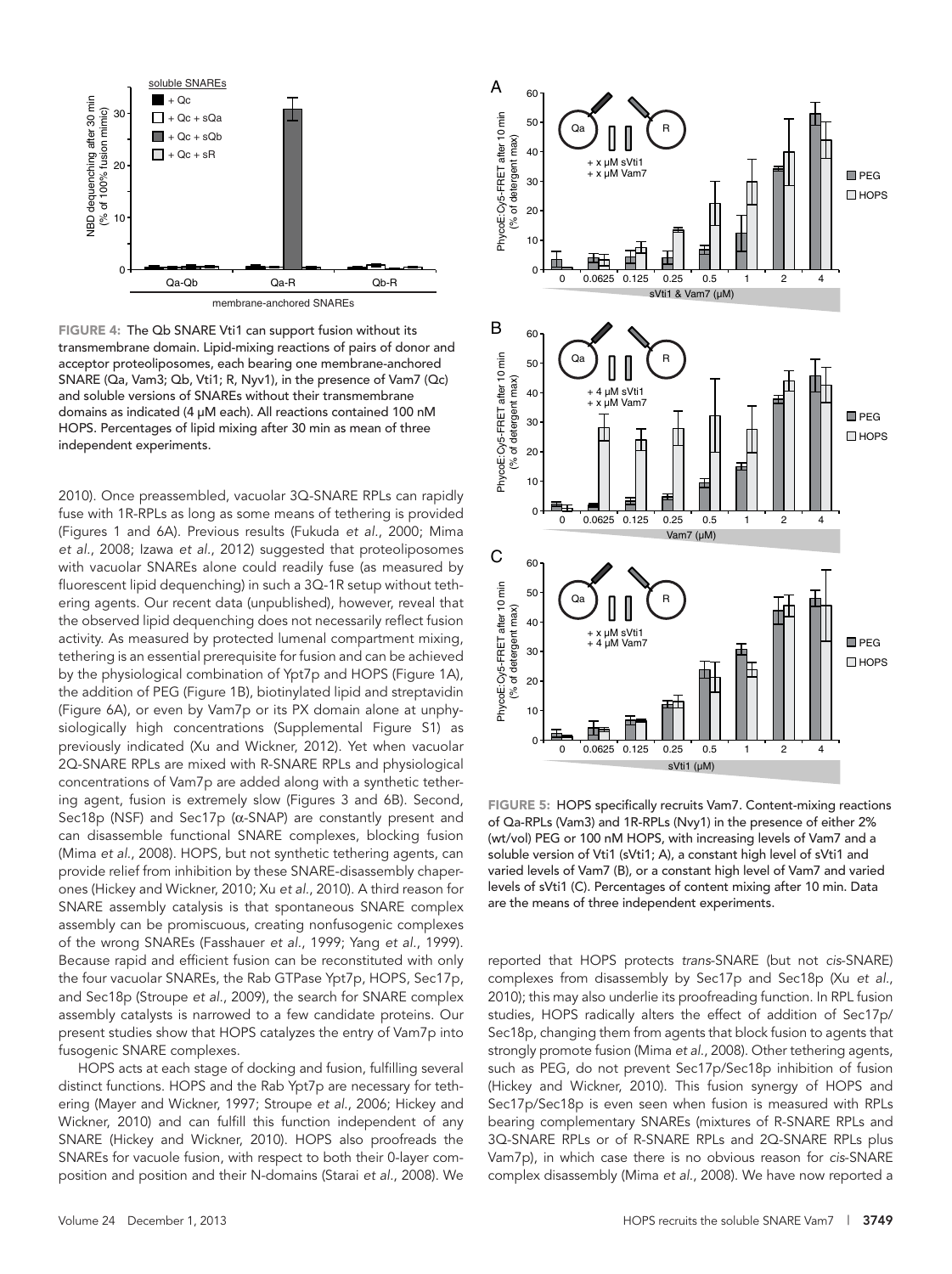

FIGURE 6: Alternative tethering, via streptavidin and biotinylated lipid, cannot replace HOPS for Vam7p functional recruitment. (A) Lipid-mixing reactions of 3Q-RPLs (Vam3, Vti1, Vam7) and 1R-RPLs (Nvy1) in the presence of increasing concentrations of streptavidin (Sa) or biotin-saturated streptavidin (Biotin-Sa); a reaction with 100 nM HOPS is shown for comparison. (B) Fusion reactions of 2Q-RPLs

fifth function of HOPS, catalyzing the entry of limiting concentrations of Vam7p into fusogenic SNARE complexes. At a minimum, the catalysis includes that the direct affinity of HOPS for Vam7p allows HOPS to provide a direct and essential contribution to highaffinity binding of Vam7p to the membrane. This is in full accord with prior studies, which showed selective (Stroupe *et al.*, 2006), but by no means exclusive (Lobingier and Merz, 2012), affinity of HOPS for Vam7p. HOPS, along with PI(3)P (Cheever *et al.*, 2001) and acidic lipids (Karunakaran and Wickner, 2013), is required for Vam7p membrane association. This may be the totality of HOPS catalysis of Vam7p assembly into SNARE complexes, or HOPS may bind the other SNAREs (Krämer and Ungermann, 2011; Lobingier and Merz, 2012) simultaneously and catalyze their association with membranebound Vam7p by inducing conformational changes. Further studies will be essential to understand the nature of this catalysis. A previous study from our lab (Hickey and Wickner, 2010) suggested that HOPS facilitates *trans*-SNARE complex formation only indirectly by tethering membranes. This interpretation, however, needs to be revised in light of the present findings, which in fact fully agree with earlier data that already indicated that HOPS is better than PEG at supporting the fusion of 1R- and 2Q-SNARE RPLs with added Vam7p (Hickey and Wickner, 2010, Figure 6F).

It is unclear which combinations of the six HOPS subunits (Vps 11, 16, 18, 33, 39, and 41p) fulfill each of the multiple HOPS functions. Although individual subunits and a number of subcomplexes have been isolated and shown to have relevant binding affinities, full HOPS function for fusion has yet to be reconstituted with a mixture of subcomplexes and/or individual subunits. Two HOPS subunits, Vps39p and Vps41p, have direct affinity for Ypt7p (Ostrowicz *et al.*, 2010), creating the potential for one HOPS complex to bind to two membrane-bound Ypt7p and effect tethering. Vps16p and Vps18p bind to the PX domain of Vam7p, whereas Vps16, 18, and 33 bind to Q-SNARE N-domains (Krämer and Ungermann, 2011; Lobingier and Merz, 2012). Vps33p alone, a Sec1-Munc18 family member, can bind to the 4SNARE complex or to the SNARE domain of several individual vacuolar SNAREs (Lobingier and Merz, 2012). These initial mappings will require extensive genetic and structural analysis for a more sophisticated understanding of HOPS to emerge. Additional questions include whether HOPS has direct interactions with other SNAREs or SNARE chaperones, whether its associations with the Rab and with SNAREs are exclusive of each other, whether it has a direct role in the lipid rearrangements whereby two bilayers fuse, and when and how it is released from its Rab and SNARE associations.

There are other large protein complexes with parallel functions to HOPS in other organelle fusion systems. Although HOPS is the only reported large tethering complex with a bound Sec1-Munc18 subunit, the Sec6 subunit of the exocyst will directly bind Sec1 (Morgera *et al.*, 2012), and the COG tethering complex will bind its

(Vam3, Vti1) and 1R-RPLs (Nvy1) with increasing concentration of Vam7 in the presence of 100 nM biotin-saturated streptavidin (Biotin-Sa), 100 nM streptavidin (Sa), or 100 nM HOPS. (C) Fusion reactions of Qa-RPLs (Vam3) and 1R-RPLs (Nvy1) with a constant high level of sVti1 and increasing levels of Vam7 in the presence of 100 nM biotin-saturated streptavidin (Biotin-Sa), 100 nM streptavidin (Sa), or 100 nM HOPS. (D) Fusion reactions of Qa-RPLs (Vam3) and 1R-RPLs (Nvy1) with a constant high level of Vam7 and increasing levels of sVti1 in the presence of 100 nM biotin-saturated streptavidin (Biotin-Sa), 100 nM streptavidin (Sa), or 100 nM HOPS. Percentages of lipid mixing after 10 min as the mean of two independent experiments.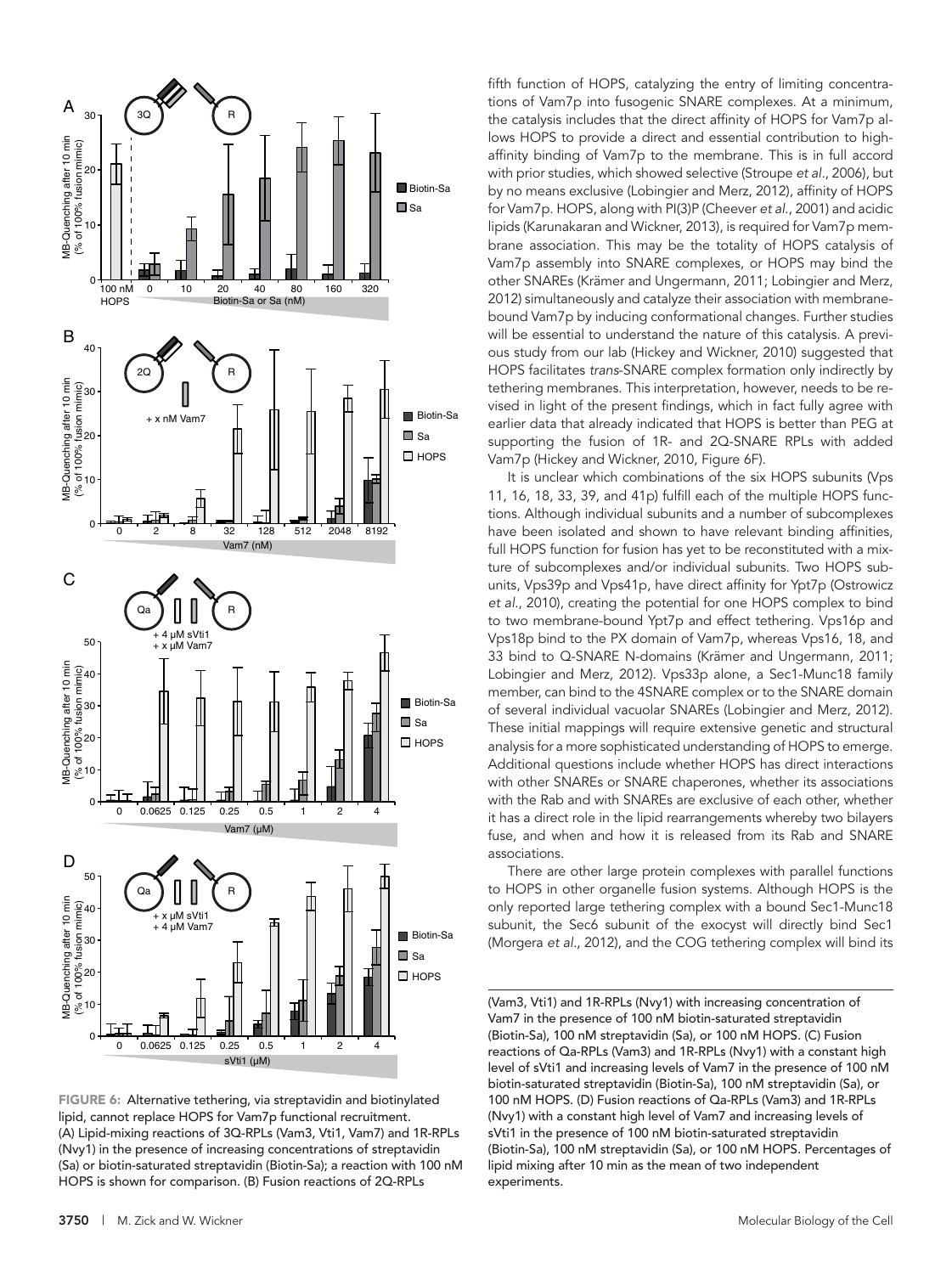Sec1-Munc18 family protein, Vps45p (Laufman *et al.*, 2013). In both cases, this interaction was proposed to have functional significance for the formation of competent SNARE complexes. Other tethering complexes may associate with their respective Sec1-Munc18 proteins as well, but apparently this association is often transient and only persists during the current isolation protocols for HOPS. Two other fusion reactions have been reconstituted with all-purified components—the neuronal synaptic fusion (Ma *et al.*, 2013) and homotypic endosome fusion (Ohya *et al.*, 2009). Strikingly, neither of these reconstitutions included a large tethering complex, although the Munc13-1 MUN domain is related to subunits of tethering complexes from diverse membrane compartments such as exocyst, Dsl1, COG, and GARP (Li *et al.*, 2011). Hence the MUN domain may be performing a related function, although it is unclear whether this function requires formation of oligomers that may include the SM protein Munc18-1 (a homologue of the HOPS Vps33p subunit). Many fusion reactions require large tethering complexes, such as Dsl1 at the endoplasmic reticulum, TRAPP, COG, and GARP complexes at the Golgi, CORVET at the endosome, and the exocyst at the plasma membrane (reviewed in Yu and Hughson, 2010). Functional in vitro assays will be needed to allow direct comparisons of their respective functions to those of HOPS.

We propose that SNARE complex assembly for most or all organelles will require catalysis to achieve adequate rates, ensure nonpromiscuous pairings, and resist futile cycles of premature Sec17p/Sec18p (NSF/αSNAP) disassembly. This postulate is supported by our present findings and those of Ma *et al.* (2013), who showed that syntaxin associated with Munc18-1 (instead of with SNAP-25) could assemble into fusion-competent SNARE complexes in an NSF/SNAP-resistant manner. Further studies will be needed to test the generality of this idea.

#### MATERIALS AND METHODS

#### Proteins and reagents

The SNARE proteins GST-TEV-Vam3p, Vti1p, and Nvy1p were isolated as previously described (Mima *et al.*, 2008; Zucchi and Zick, 2011). Vam7 (wild type or Y42A mutant) was purified as described (Schwartz and Merz, 2009), except that the secondary purification via nickel nitrilotriacetic acid affinity chromatography was omitted.

A soluble variant of Vti1 without its transmembrane domain was purified as a MBP-fusion protein, MBP-TEV-Vti1(1-194). pMBP-Parallel1\_sVti1 (a kind gift of Youngsoo Jun [Gwangju Institute of Science and Technology, Gwangju, South Korea]) was transformed into Rosetta (DE3) cells (EMD Millipore, Billerica, MA). Luria–Bertani medium, 200 ml, containing 100 μg/ml ampicillin and 25 μg/ml chloramphenicol was inoculated with a single colony. After overnight growth at 37°C, the culture was added to 2× 3l of Terrific Broth medium containing 100 μg/ml ampicillin and 25 μg/ml chloramphenicol and shaken at 37°C to an  $OD_{600}$  of 1.5. Isopropyl β-D-1thiogalactopyranoside was added to 0.5 mM. After 3 h of growth at 37ºC, bacteria were collected by centrifugation (4000 × *g*, 5 min, 4ºC). The pellet was resuspended in 50 ml of 20 mM TrisCl, pH 8.0, 200 mM NaCl, and 1 mM phenylmethylsulfonyl fluoride and snapfrozen in liquid nitrogen. Thawed cells were subjected to three passes through a French press at 5 kpsi. The lysate was centrifuged (2ºC, 1 h, 50,000 rpm, SW 60Ti rotor [Beckman Coulter, Brea, CA]). The supernatant was added to 30 ml of amylose resin (New England BioLabs, Ipswich, MA) preequilibrated with wash buffer (20 mM TrisCl, pH 8.0, 200 mM NaCl) and nutated at 4ºC for 2 h. The resin was then poured into a 2.5-cm-diameter column and washed with five volumes of wash buffer containing 5 mM 2-mercaptoethanol. MBP-sVti1 was eluted with wash buffer containing 10 mM maltose.

Protein fractions were pooled, dialyzed against RB150 (20 mM 4-(2-hydroxyethyl)-1-piperazineethanesulfonic acid [HEPES]–NaOH, pH 7.5, 150 mM NaCl, 10% [vol/vol] glycerol), aliquoted, and snapfrozen in liquid nitrogen.

GST-Ypt7p was isolated as described (Hickey *et al.*, 2009) with modifications. After 36 l of culture was harvested, the CSY29 cells were resuspended in DTT wash buffer (100 mM TrisCl, pH 9.4, 10 mM dithiothreitol; 2.5 ml per  $3 \times 10^{10}$  cells) and incubated at room temperature for 10 min. Cells were sedimented (5000 rpm; JLA 10.500 [Beckman Coulter], 5 min, 23ºC), and the pellet was resuspended in spheroplasting buffer (1% [wt/vol] yeast extract, 2% [wt/vol] peptone, 0.2% [wt/vol] dextrose, 600 mM sorbitol, 50 mM potassium phosphate [KPi], pH 7.5) to an OD<sub>600</sub> of ~150. Lyticase was added to 75 μg/l, and the suspension was incubated at 30ºC for 60–90 min with agitation. Spheroplasts were collected at 10,000 rpm in a JA-14 rotor (Beckman Coulter) for 5 min, then resuspended in 325 ml of extraction buffer (20 mM HEPES-NaOH, pH 7.4, 500 mM NaCl, 10% [vol/vol] glycerol, 1 mM MgCl2, 0.5% [wt/vol] Thesit). After incubation on ice for 1 h with agitation, lysates were cleared via two consecutive centrifugations (4ºC, 45 Ti rotor [Beckman Coulter]; 15,000 rpm for 10 min, then 40,000 rpm for 35 min). The supernatant was added to 60 ml of glutathione– Sepharose 4B (GE Healthcare, Pittsburgh, PA) preequilibrated with extraction buffer and nutated for 2–3 h at 4ºC. After the resin was washed (in 200 ml, 4ºC, 3 min at 2000 × *g*) three times with extraction buffer and twice more with wash buffer (20 mM TrisCl, pH 8.0, 50 mM NaCl, 10% [vol/vol] glycerol, 1 mM MgCl<sub>2</sub>, 0.5% [wt/vol] β-octylglucoside), it was poured into a 2.5-cm-diameter column. Elution was with wash buffer containing 20 mM glutathione. The peak fractions were pooled, aliquoted, and snap-frozen in liquid nitrogen. The degree of prenylation was determined after SDS–PAGE and colloidal Coomassie staining with UN-SCAN-IT gel 5.3 software (Silk Scientific, Orem, UT).

The purification of HOPS (Hickey and Wickner, 2010) was modified as follows. Strain CHY61 was inoculated into 50 ml of CSM-hisleu-trp-ura plus 200 μg/ml G418 plus 100 μg/ml clonNAT. After growth overnight at 30ºC, the culture was diluted into 600 ml of fresh growth medium and grown for another 8 h at 30ºC. Four 6-l flasks with 2.3 l of yeast extract/peptone plus 2% (wt/vol) galactose were inoculated from this culture to an  $OD<sub>600</sub>$  of 0.06, and growth was continued overnight at 30ºC. After no more than 16 h, the cells were harvested by centrifugation at 5200 rpm in a JLA-10.500 rotor for 5 min at 23ºC, resuspended in 2 l of DTT wash buffer, and incubated for 10 min at 30ºC. Cells were again collected by centrifugation at 5200 rpm in a JLA-10.500 rotor for 5 min at room temperature and resuspended in 600 ml of spheroplasting buffer (1% [wt/vol] yeast extract, 2% [wt/vol] peptone, 0.2% [wt/vol] dextrose, 600 mM sorbitol, 50 mM KPi, pH 7.5). Lyticase was added to 110 μg/l, and the suspension was incubated at 30ºC for 60 min with agitation. Additional components were added to bring the suspension to 1 l in extraction buffer (20 mM HEPES-NaOH, pH 7.8, 400 mM NaCl, 10% [vol/vol] glycerol, 1% [wt/vol] Triton X-100, 5 mM 2-mercaptoethanol). The suspension was then incubated at 4ºC with agitation for 1 h. After centrifugation (45,000 rpm, 45 Ti rotor, for 25 min, 4ºC), the supernatants were passed through a 0.22-μm filter and frozen dropwise in liquid nitrogen. The supernatants from two growths were thawed, pooled, added to 60 ml of glutathione–Sepharose 4B, preequilibrated with extraction buffer, and nutated for 60–90 min at 4ºC. The resin was then poured into a 5-cm-diameter column and washed with three column volumes of extraction buffer. After washing with four column volumes of wash buffer (20 mM HEPES-NaOH, pH 7.8, 400 mM NaCl, 200 mM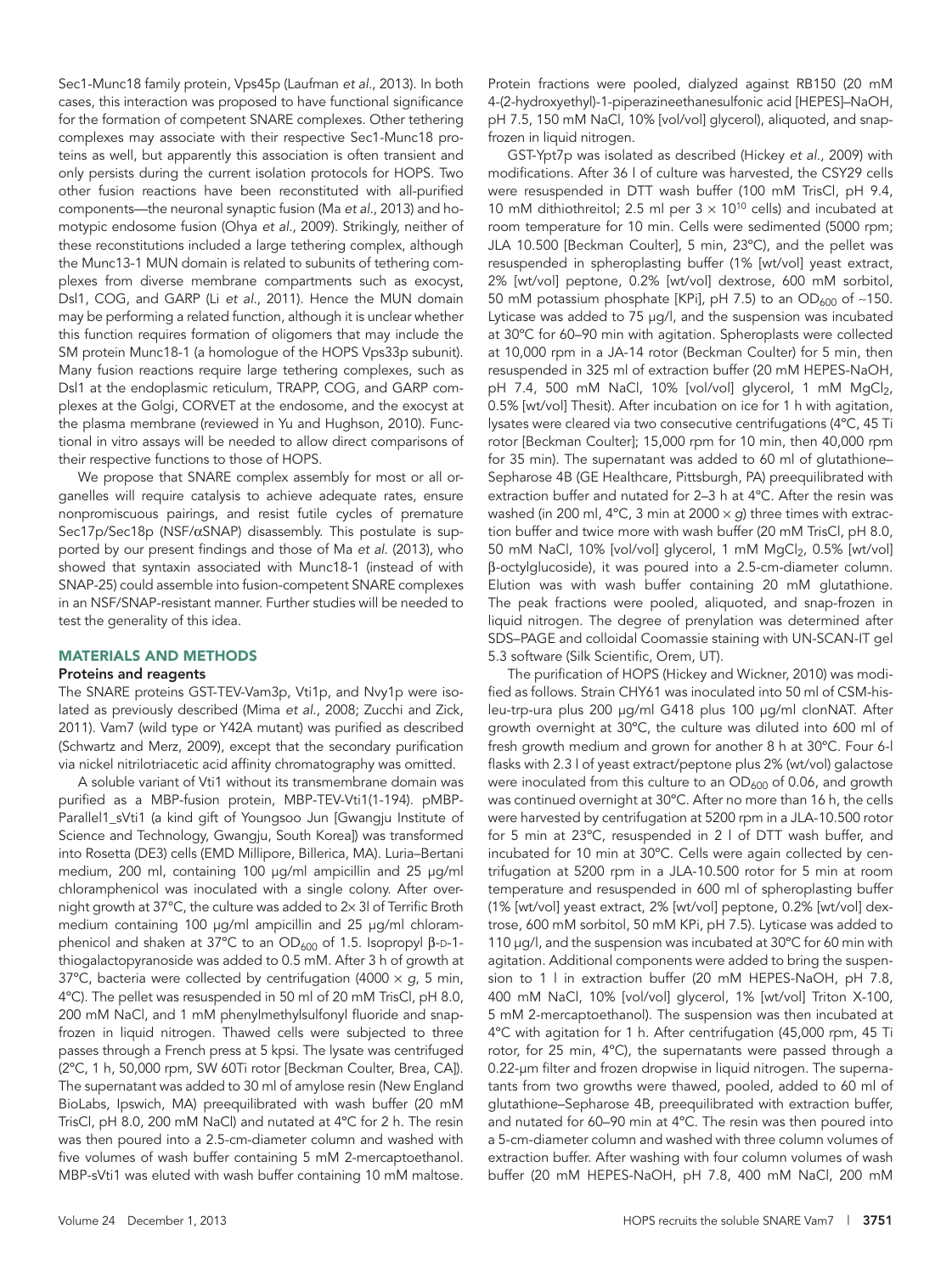sorbitol, 10% [vol/vol] glycerol, 0.004% [wt/vol] Triton X-100, 1 mM 2-mercaptoethanol), 120 ml of elution buffer (wash buffer + 10 mM glutathione) was applied, and fractions (4 ml each) were collected. Peak fractions were pooled and concentrated with a 100K MWCO Amicon Ultra-15 (EMD Millipore) centrifugal filter device. After overnight incubation with TEV protease (equimolar concentration) at 4ºC, samples were aliquoted and snap-frozen in liquid nitrogen.

#### Reconstituted Rab/SNARE proteoliposomes

Proteoliposomes for content-mixing assays were prepared by detergent dialysis in RB150/Mg<sup>2+</sup> (20 mM HEPES-NaOH, pH 7.4, 150 mM NaCl, 1 mM MgCl<sub>2</sub>, 10% glycerol [vol/vol]) as described (Zucchi and Zick, 2011) from lipid mixes mimicking the vacuolar composition (43.6 mol% 1,2-dilinoleoyl-*sn*-glycero-3-phosphocholine, 18 mol% 1,2-dilinoleoyl-*sn*-glycero-3-phosphoethanolamine, 18 mol% soy l-α-phosphatidylinositol, 4.4 mol% 1,2-dilinoleoyl-*sn*glycero-3-phospho-l-serine, 2 mol% 1,2-dilinoleoyl-*sn*-glycero-3 phosphate, 1 mol% 16:0 1,2-dipalmitoyl-*sn*-glycerol [all from Avanti Polar Lipids, Alabaster, AL]; 8 mol% ergosterol [Sigma-Aldrich, St. Louis, MO], 1 mol% each of di-C16 phosphatidylinositol 3-phosphate and phosphatidylinositol 4,5-bisphosphate [Echelon Biosciences] and 3 mol% 7-nitrobenz-2-oxa-1,3-diazole [NBD]–1,2-dipalmitoyl-sn-glycero-3-phosphatidylethanolamine [DPPE; Life Technologies, Carlsbad, CA]) for donor liposomes or 3 mol% Marina-Blue-DPPE for acceptor, subsets of the four vacuolar SNAREs, and Ypt7p, entrapping Cy5-labeled streptavidin or biotinylated R-phycoerythrin. Molar protein:lipid ratio was 1:2500 for SNAREs and 1:2000 for Ypt7p. Isolation after reconstitution was achieved by floatation on a three-step Histodenz gradient (35, 25% Histodenz [wt/vol] and RB150/Mg<sup>2+</sup>). Histodenz (Sigma-Aldrich) solutions were prepared as 70% stock solution in modified  $RB150/Mq^{2+}$  with a reduced concentration (2% [vol/vol]) of qlycerol to compensate for the osmotic activity of the density medium; lower-concentration solutions were obtained by dilution with RB150/Mg<sup>2+</sup>. RPLs for experiments based on lipid dequenching were prepared with 1.5 mol% of NBD-DPPE and rhodamine-DPPE for donor RPLs and without fluorescent lipids for acceptor RPLs. RPLs for experiments based on tethering via streptavidin were prepared with 0.1 mol% 18:1 Biotinyl Cap PE (1,2-dioleoyl-*sn*-glycero-3-phosphoethanolamine-N-(cap biotinyl) [Avanti Polar Lipids]) and without entrapped content markers.

#### RPL fusion assays

Proteoliposome fusion was primarily measured by the resulting lumenal content mixing. Fusion reactions of 20 μl were assembled from four premixes of 5 μl each: two mixes of donor or acceptor RPLs (250 μM lipid each) in RB150/Mg<sup>2+</sup> with 5 μM streptavidin, a mix of soluble SNAREs (or respective buffers), and tethering agents (HOPS, PEG 8000). All components were incubated individually at 27ºC for 10 min and then combined in wells of 384-well plates to initiate the reaction. The plates were incubated at 27°C in a fluorescence plate reader for 30–60 min, and FRET between PhycoE and Cy5 (excitation, 565 nm; emission, 670 nm; cutoff, 630 nm) was measured at intervals of 5–15 s in a SpectraMax Gemini XPS (Molecular Devices, Sunnyvale, CA) fluorescent plate reader. Maximal values were determined after addition of 0.1% (wt/vol) Thesit to samples that had not received streptavidin. NBD/rhodamine lipid-dequenching reactions were performed in the same way, but the NBD fluorescence (excitation, 460 nm; emission, 538 nm; cutoff, 515 nm) was measured and its intensity increase expressed as percentage of fluorescence intensity

recorded for 100% fusion mimic RPLs (i.e., containing 0.75 mol% of NBD-DPPE and rhodamine-DPPE).

For reactions based on tethering via streptavidin, fusion was assessed as lipid mixing through the quenching of Marina-Blue fluorescence by NBD. In this case, RPL premixes did not contain any streptavidin, but streptavidin (or streptavidin that had been saturated with a 10-fold molar excess of free biotin as control) was added as tethering agent. Reactions were also incubated in 384-well plates at 27ºC for 30 min, and Marina-Blue fluorescence (excitation, 370 nm; emission, 465 nm; cutoff, 420 nm) was continuously measured at intervals of 5–15 s. To estimate the fraction of liposomes that underwent fusion, RPLs that mimic full fusion (i.e., with 1.5 mol% Marina-Blue-PE and NBD-PE) were prepared and used as a 100% fusion mimic.

#### *trans*-SNARE complex assay

To estimate the amount of *trans*-SNARE complex that formed during a reaction, the amount of Nyv1 that coimmunoprecipitated with Vam3 was determined. A 40-μl fusion reaction was incubated for 10 min at 27ºC, placed on ice, and diluted 10-fold in IP buffer (20 mM HEPES-NaOH, pH 7.4, 150 mM NaCl, 1% [wt/vol] bovine serum albumin, 1% [wt/vol] β-octylglucoside) containing 50 μg/ml of affinitypurified anti-Vam3 antibody. The mix was incubated nutating at room temperature for 2 h before 20 μl of protein A magnetic beads (Thermo Scientific, Portsmouth, NH) were added, and nutation was continued for 2 h. After the beads were washed three times with 500 μl of IP buffer, samples were eluted in 100 μl of reducing SDS sample buffer at 95ºC for 10 min. Aliquots (20 μl) of each sample were subjected to SDS–PAGE and immunoblotting with anti-Nyv1 antibody.

#### ACKNOWLEDGMENTS

This work was supported by National Institutes of Heath Grant R01 GM23377-37. We thank Amy Orr, Holly Jakubowski, and Deborah Douville (Geisel School of Medicine at Dartmouth) for expert assistance and Youngsoo Jun for providing expression plasmids. M.Z. was supported by a research fellowship (ZI 1339/1-1) from the German Research Foundation.

#### REFERENCES

- Boeddinghaus C, Merz AJ, Laage R, Ungermann C (2002). A cycle of Vam7p release from and PtdIns 3-P-dependent rebinding to the yeast vacuole is required for homotypic vacuole fusion. J Cell Biol 157, 79–89.
- Bröcker C, Kuhlee A, Gatsogiannis C, Balderhaar HJK, Hönscher C, Engelbrecht-Vandré S, Ungermann C, Raunser S (2012). Molecular architecture of the multisubunit homotypic fusion and vacuole protein sorting (HOPS) tethering complex. Proc Natl Acad Sci USA 109, 1991–1996.
- Cheever ML, Sato TK, de Beer T, Kutateladze TG, Emr SD, Overduin M (2001). Phox domain interaction with PtdIns(3)P targets the Vam7 t-SNARE to vacuole membranes. Nat Cell Biol 3, 613–618.
- Fasshauer D, Antonin W, Margittai M, Pabst S, Jahn R (1999). Mixed and non-cognate SNARE complexes. Characterization of assembly and biophysical properties. J Biol Chem 274, 15440–15446.
- Fukuda R, McNew JA, Weber T, Parlati F, Engel T, Nickel W, Rothman JE, Söllner TH (2000). Functional architecture of an intracellular membrane t-SNARE. Nature 407, 198–202.
- Haas A, Conradt B, Wickner W (1994). G-protein ligands inhibit in vitro reactions of vacuole inheritance. J Cell Biol 126, 87–97.
- Hickey CM, Stroupe C, Wickner W (2009). The major role of the Rab Ypt7p in vacuole fusion is supporting HOPS membrane association. J Biol Chem 284, 16118–16125.
- Hickey CM, Wickner W (2010). HOPS initiates vacuole docking by tethering membranes before *trans*-SNARE complex assembly. Mol Biol Cell 21, 2297–2305.
- Ingham KC (1990). Precipitation of proteins with polyethylene glycol. Methods Enzymol 182, 301–306.
- Izawa R, Onoue T, Furukawa N, Mima J (2012). Distinct contributions of vacuolar Qabc- and R-SNARE proteins to membrane fusion specificity. J Biol Chem 287, 3445–3453.